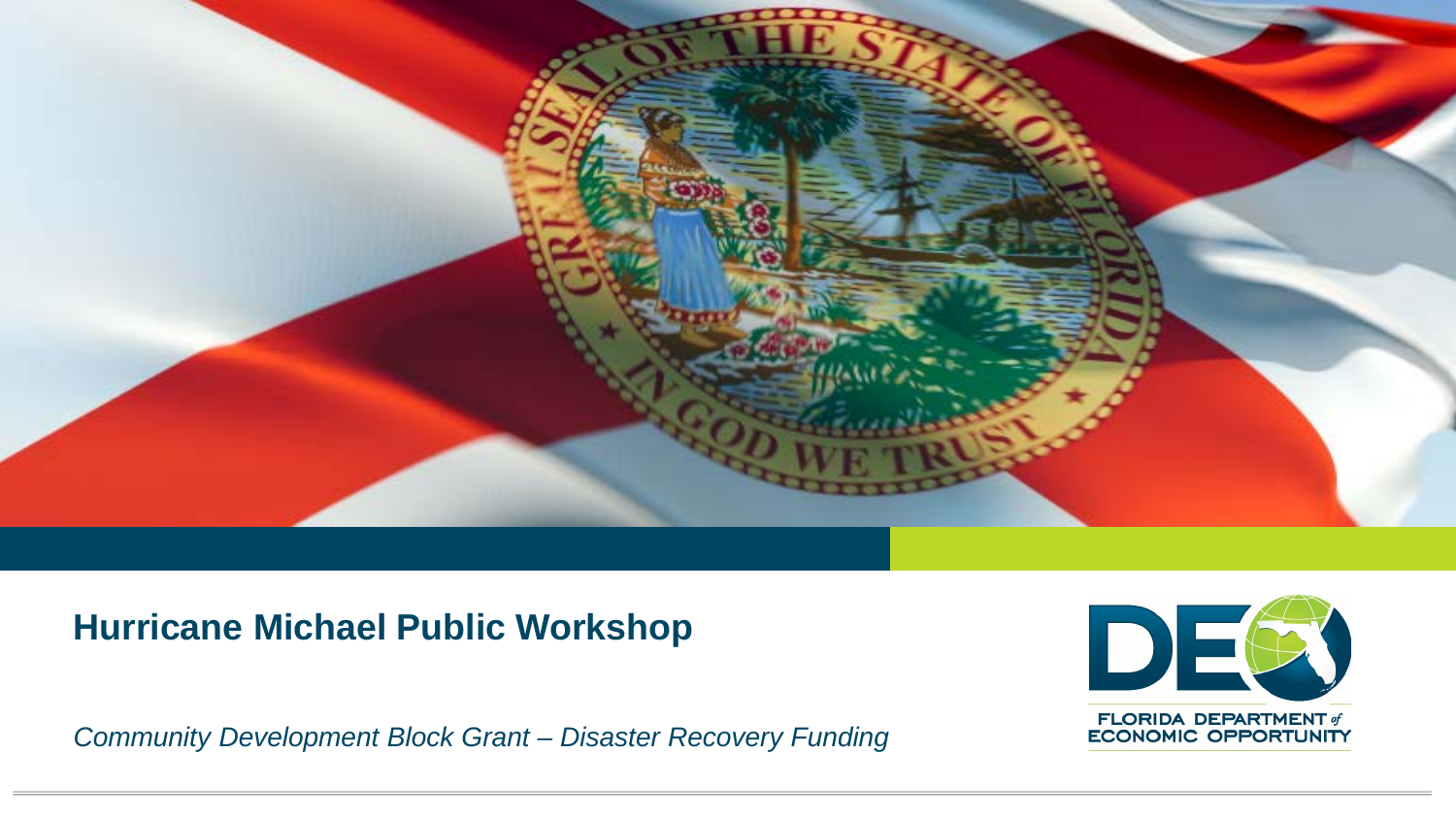- **Introductions**
- Community Development Block Grant Disaster Recovery (CDBG – DR) Timeline
- Eligible Communities
- **State Action Plan Development**
- Public Comment/ Question & Answer Session
- **Conclusion**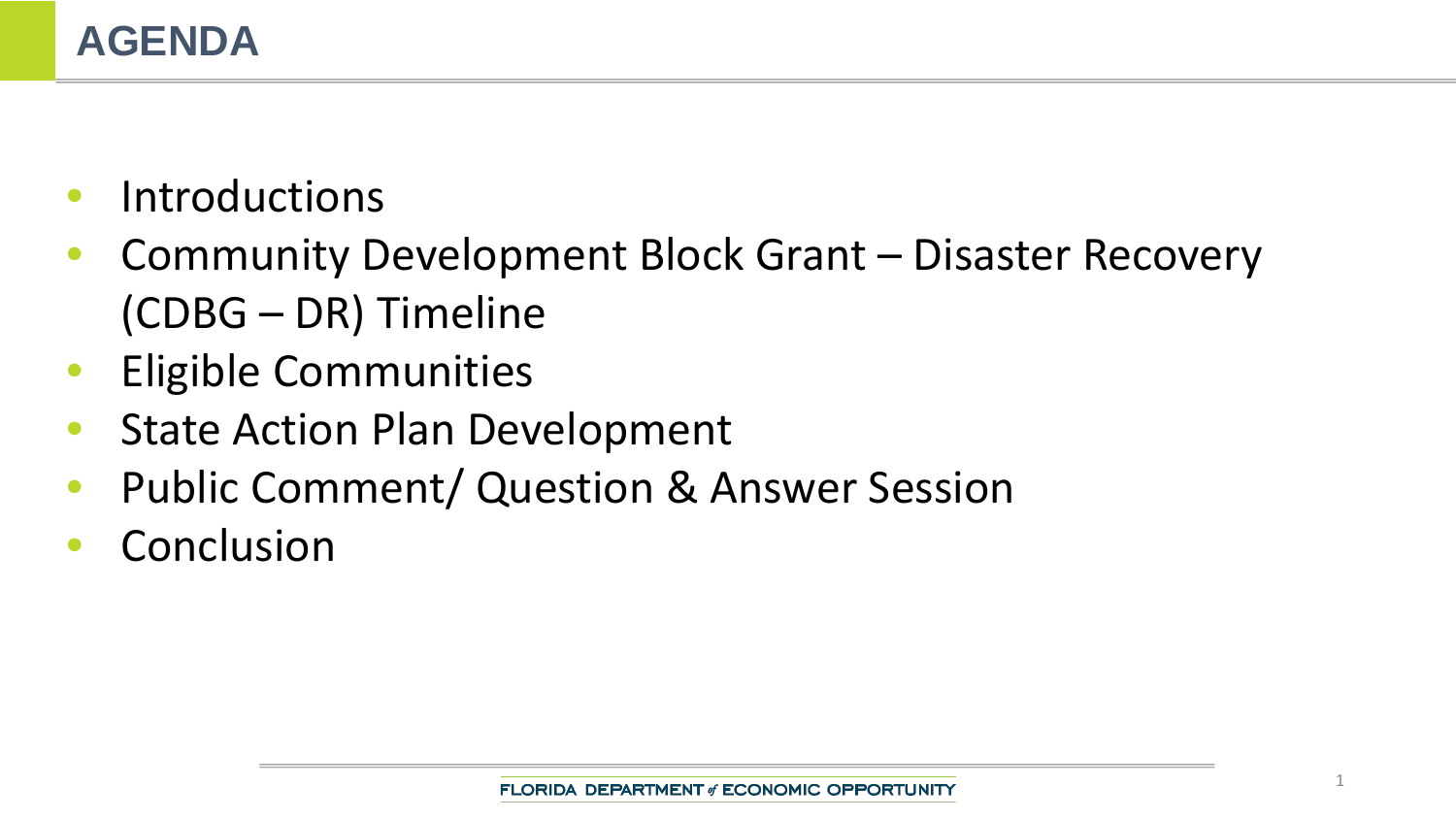# **OFFICE OF DISASTER RECOVERY**

- The Florida Department of Economic Opportunity (DEO)'s Office of Disaster Recovery supports long-term recovery housing needs, infrastructure and economic development in Florida communities impacted by disasters.
- DEO is the governor-designated state authority responsible for administering all U.S. Department of Housing and Urban Development (HUD) Community Development Block Grant-Disaster Recovery (CDBG-DR) funds awarded to the state.
- Launched in September 2018, Rebuild Florida is a program of DEO created to allocate the federal funds and help Florida's communities with long-term recovery efforts from the devastating impacts of recent storms.
- DEO is currently administering long-term recovery programs for Hurricanes Hermine, Matthew and Irma.
- DEO is moving forward with every action possible to ensure the distribution of funding to Hurricane Michael-impacted communities is done efficiently and effectively.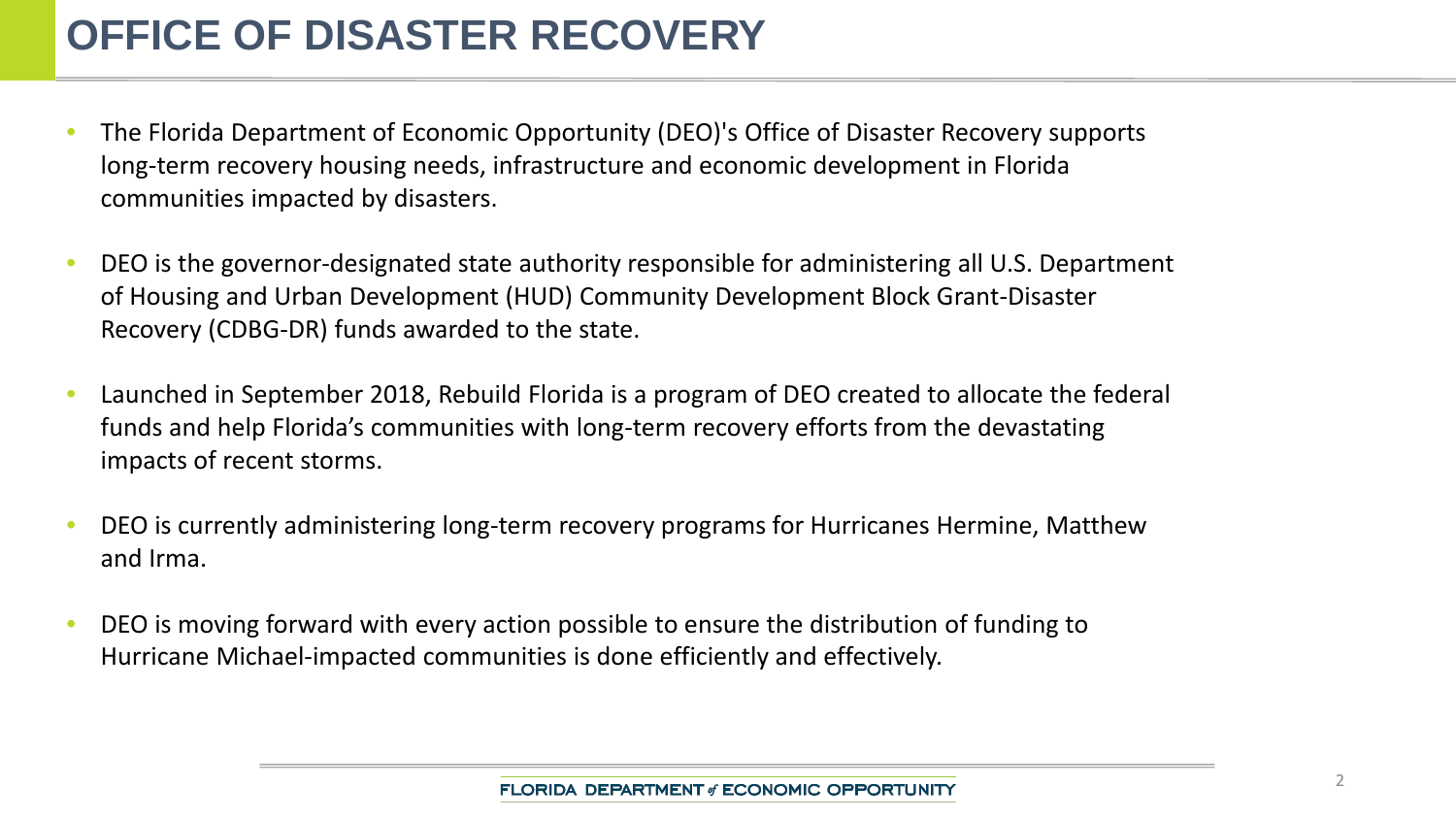## **HURRICANE MICHAEL FUNDING TIMELINE**

- **May 8, 2019:** Funds originally announced by HUD (\$448 million).
- **December 3, 2019**: Florida receives second HUD allocation notice(\$287 million).
- **Total Florida Allocation**: \$735,553,001
- **January 27, 2020**: Federal Register Published
	- [FR–6182–N–01](https://www.govinfo.gov/content/pkg/FR-2020-01-27/pdf/2020-01204.pdf)
- **February 12 – 19:** Public outreach meetings.
- **June 1, 2020**: CDBG DR State Action Plan due to HUD.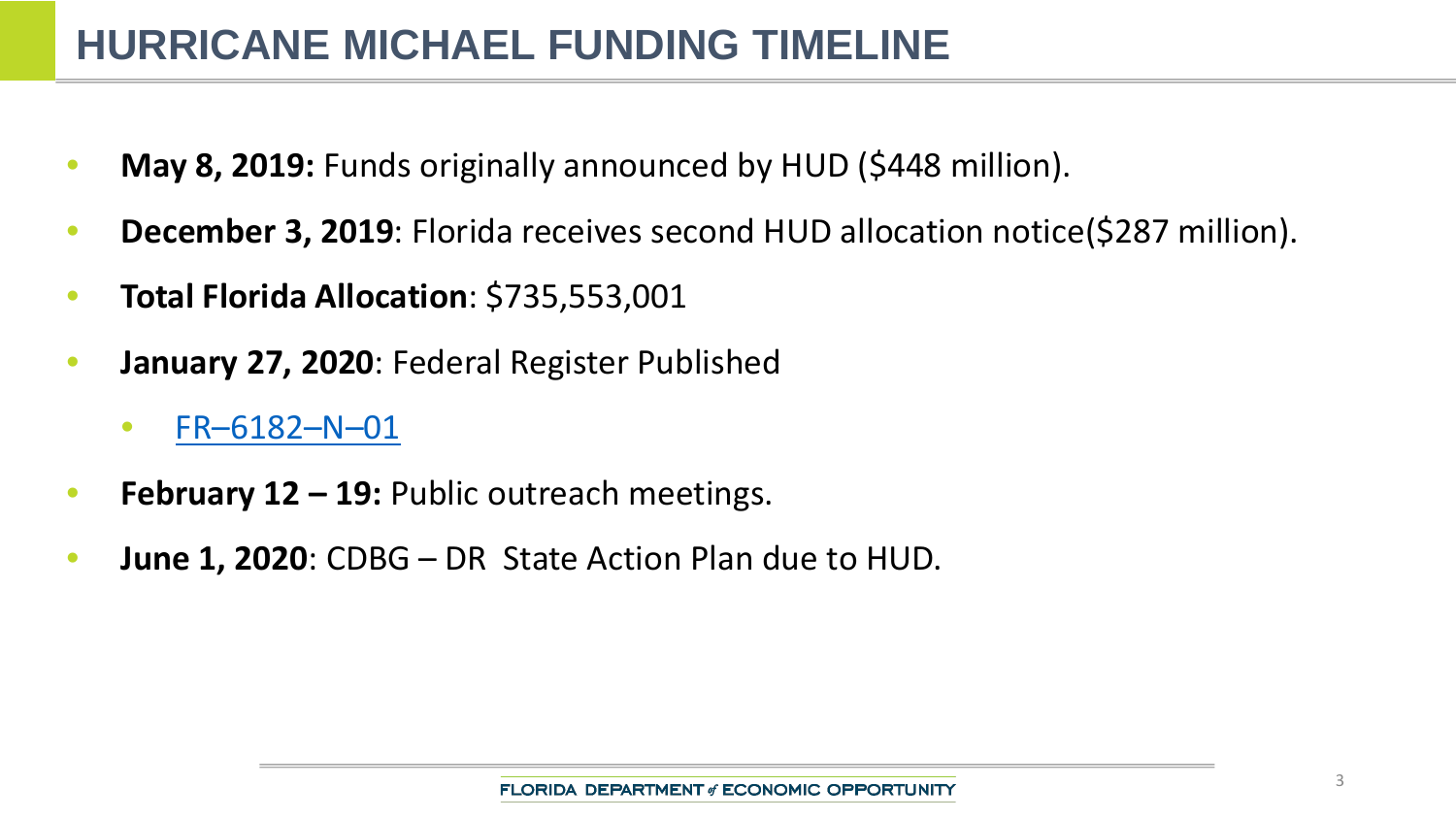# **MOST IMPACTED AND DISTRESSED (MID) AREAS**

- *HUD Designated MID areas:*
	- *Bay*
	- *Calhoun*
	- *Franklin*
	- *Gadsden*
	- *Gulf*
	- *Jackson*
	- *Liberty*
	- *Wakulla*
	- *Washington*

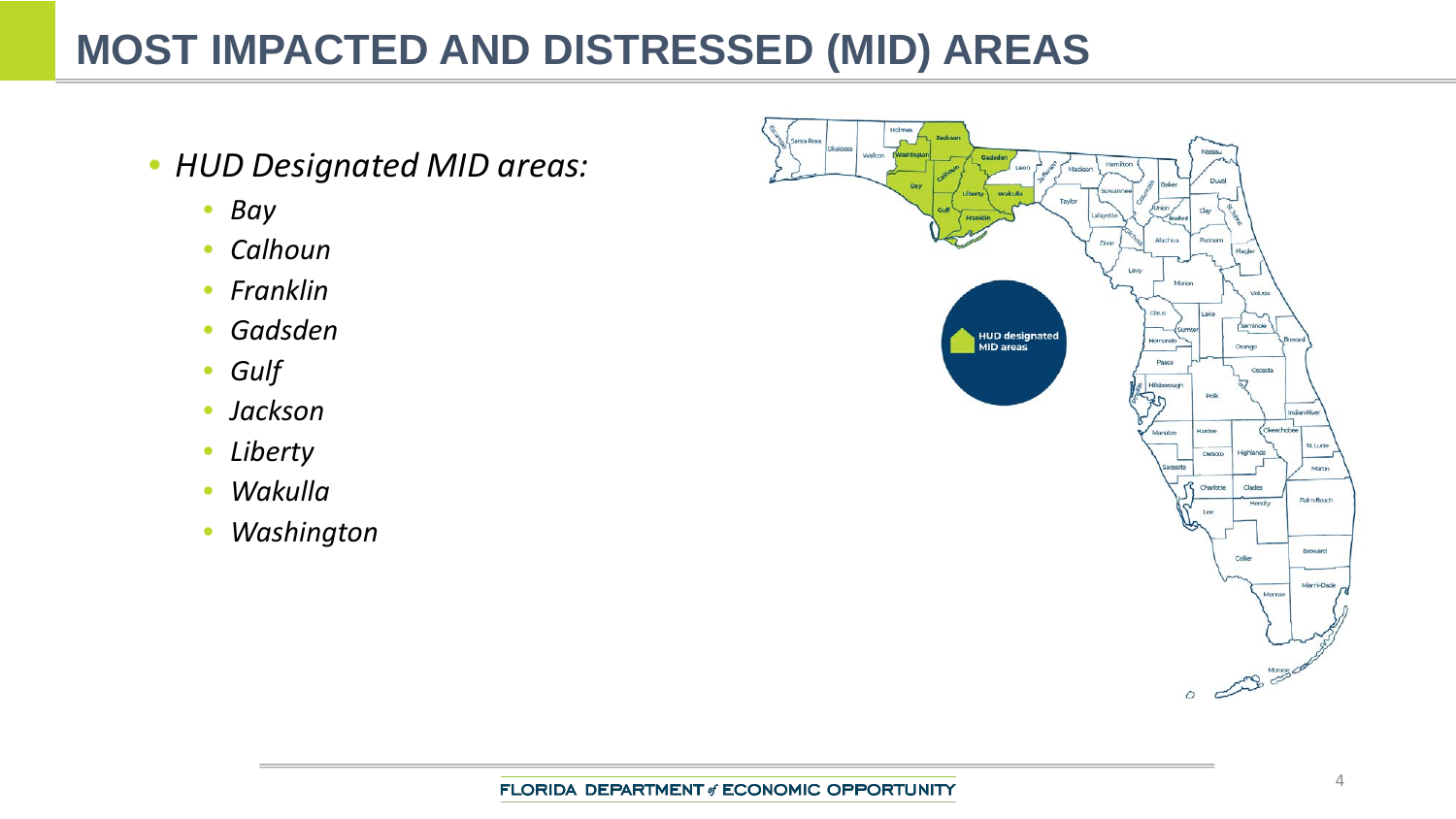# **CDBG-DISASTER RECOVERY STATE ACTION PLAN**

- The State Action Plan provides a high-level strategy for how the funding will be used to address eligible communities' disaster recovery needs.
- DEO is leading the state's efforts to create the plan developed in partnership with state and local partners involved in disaster recovery efforts.

#### **Action Plan Due: June 1, 2020**

- $\triangleright$  Public Comment = 30 days
- $\triangleright$  HUD review = 45 days after submission



### **Ongoing Stakeholder Outreach**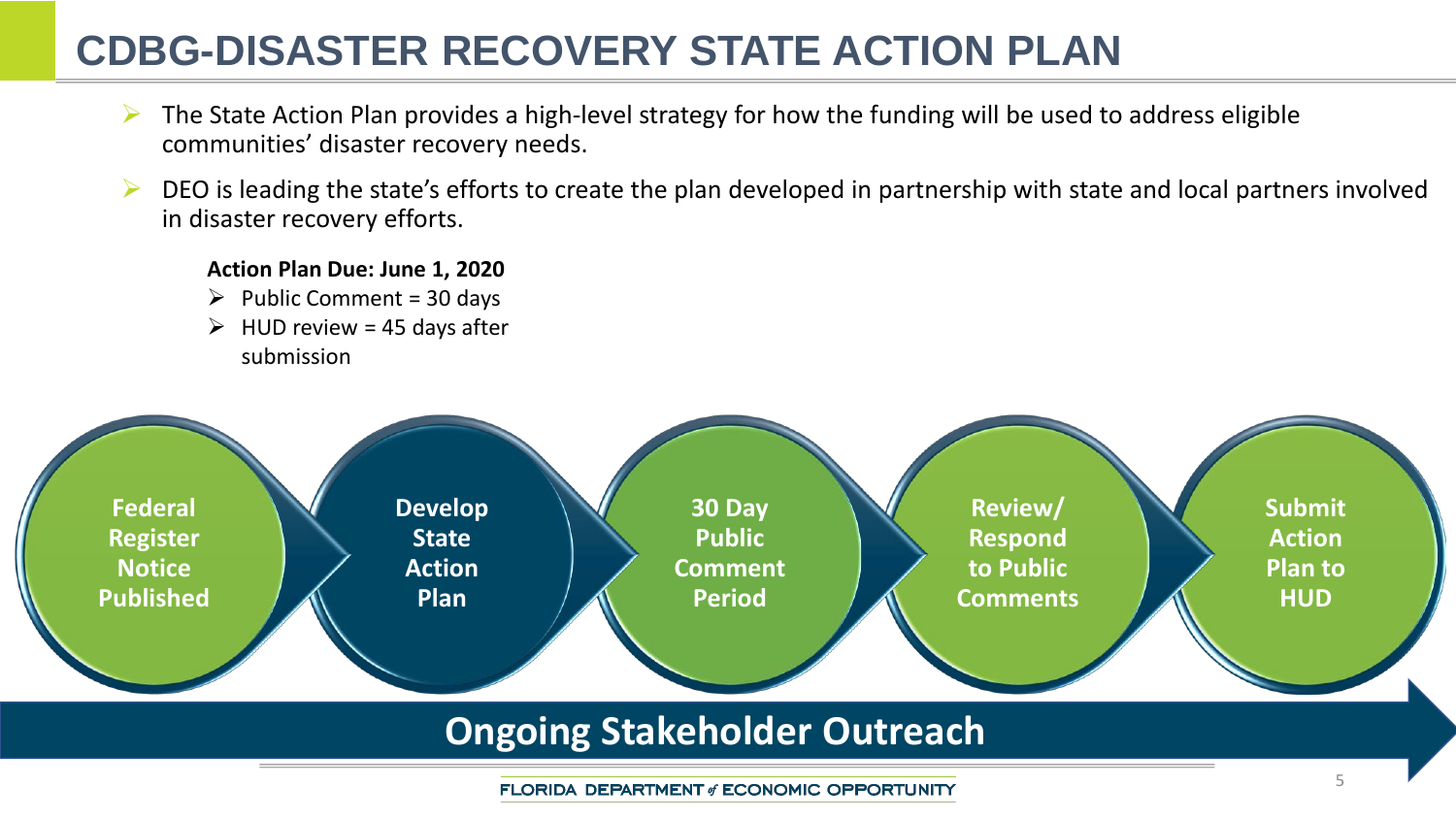## **HURRICANE MICHAEL PROGRAM CYCLE**



## **Ongoing Stakeholder Outreach**